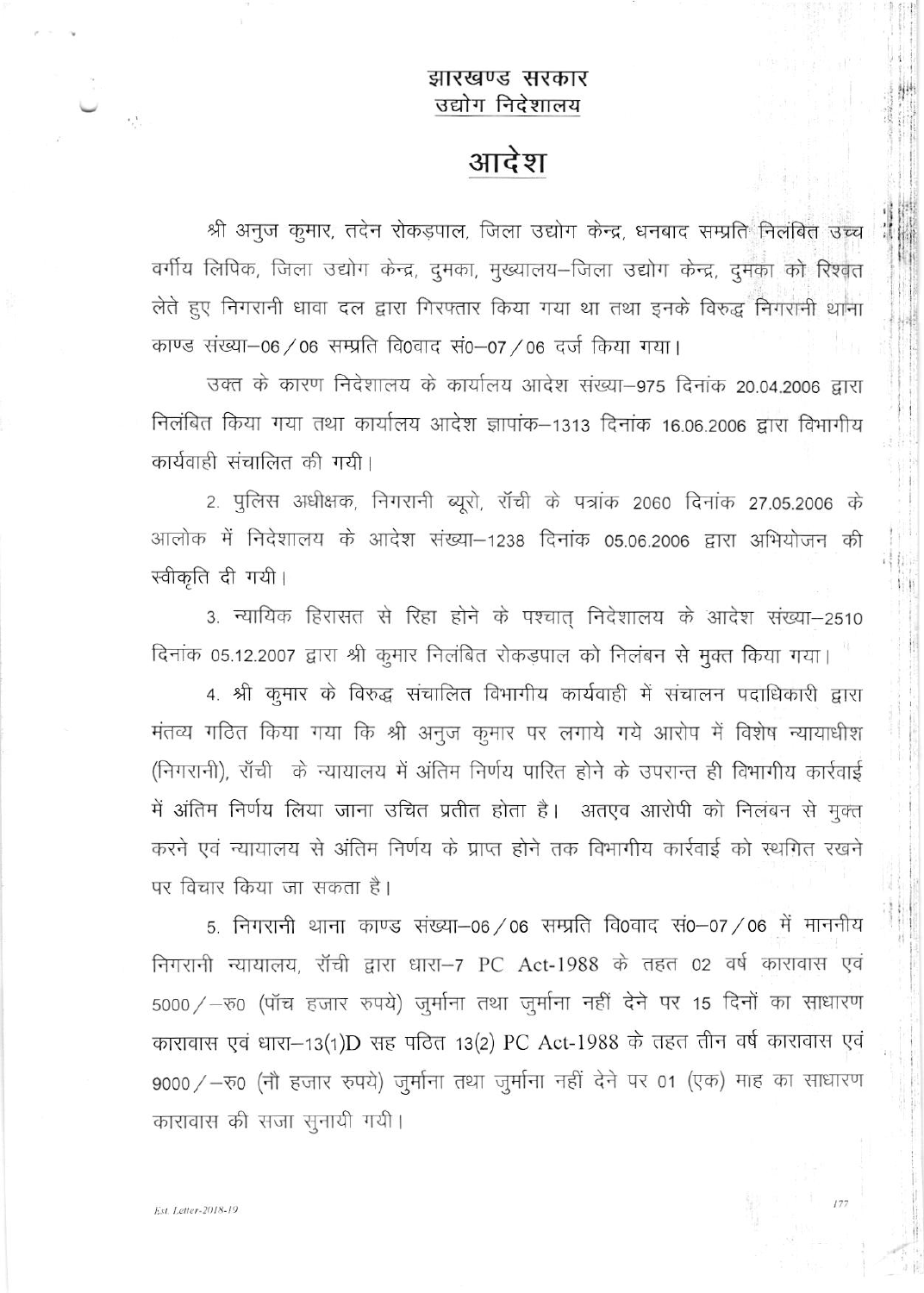उक्त सजा की सूचना पुलिस अधीक्षक भ्रष्टाचार निरोधक ब्यूरो रॉची के पत्रांक 3257 अनू0 दिनांक 11.03.2019 द्वारा निदेशालय को प्राप्त हुआ।

भ्रष्टाचार निरोधक ब्यूरो रॉची से प्राप्त उक्त सजा की सूचना के आलोक में निदेशालय के कार्यालय आदेश ज्ञापांक 616 दिनांक 22.03.2019 द्वारा तत्काल प्रभाव से निलंबित करते हुए निदेशालय के पत्रांक 615 दिनांक 22.03.2019 द्वारा श्री कुमार से कारण पृच्छा की गयी कि माननीय निगरानी न्यायालय रॉची द्वारा दोषी पाते हुए दी गयी उक्त सजा के लिए क्यों नहीं झारखण्ड सरकारी सेवक (वर्गीकरण एवं नियंत्रण अपील) नियमावली-2016 के नियम-9(2) (ख) एवं नियम-20 तथा नियम-14 (XI) के तहत आपको सेवा से वर्खास्त कर दिया जाय।

उक्त कारण पृच्छा के आलोक में श्री अनुज कुमार निलंबित उच्च वर्गीय लिपिक द्वारा कारण पृच्छा समर्पित करते हुए अनुरोध किया गया कि मेरे द्वारा माननीय झारखण्ड उच्च न्यायालय, रॉची में Section-374 (2) of the code of criminal procedure-1973 के अन्तर्गत अपील दायर की गयी है जो सुनवाई हेतू माननीय उच्च न्यायालय झारखण्ड रॉची द्वारा स्वीकृत है जिसका नं0-CR Appeal (SJ) No. 166 of 2019 है। माननीय न्यायादेश के आलोक में जुर्माना की राशि क्रमशः रु0 5000/ - एवं रु0 9000/ - कुल राशि रु0 14000 / - (चौदह हजार रुपये) दिनांक 28.02.2019 को जमा करा दिया गया है। मामला Prejudice है। इसलिए अपील के निष्पादन / निर्णय तक कार्य करने की अनुमति दी जाय।

श्री कूमार से प्राप्त उक्त कारण पृच्छा के संदर्भ में विधि (न्याय) विभाग द्वारा दिये गये परामर्श संदर्भ में उल्लेख है कि :--

"It is further relevant to state that the Apex Court has consistently held that pendency of the appeal cannot be a ground to retain a convicted Government servant in service and the order of dismissal of the employee based on conviction is justified in terms of proviso (a) to Article 311(2) of the Constitution of India."

"In view of Article 311(2) or in terms of Service Rules as applicable in the cases of government servant in the State of Jharkhand, an employee who is convicted on the criminal charge can be removed from service with issuance of a show cause notice. That there is no dispute on the issue that no departmental proceeding would be required to be conducted in a case where the person is sought to be removed on the ground of being convicted on a criminal charge but

178